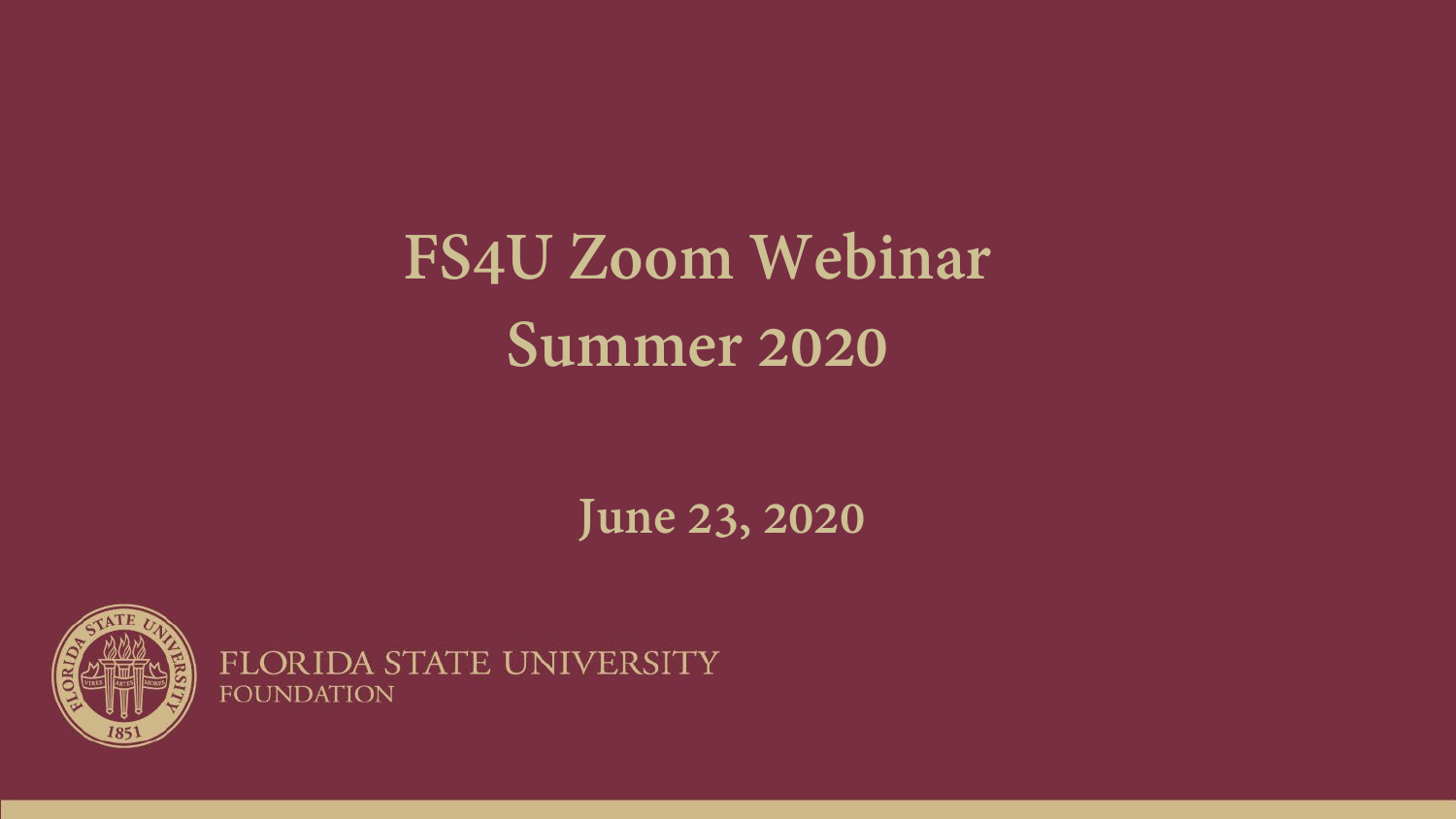



- Introduction
- Update on COVID-19 Scholarships
- Fund 599 Budgeting/Cash Impact
- Scholarship Deadlines
- Scholarship Workflow
- Monitoring Scholarships
- Post-Acceptance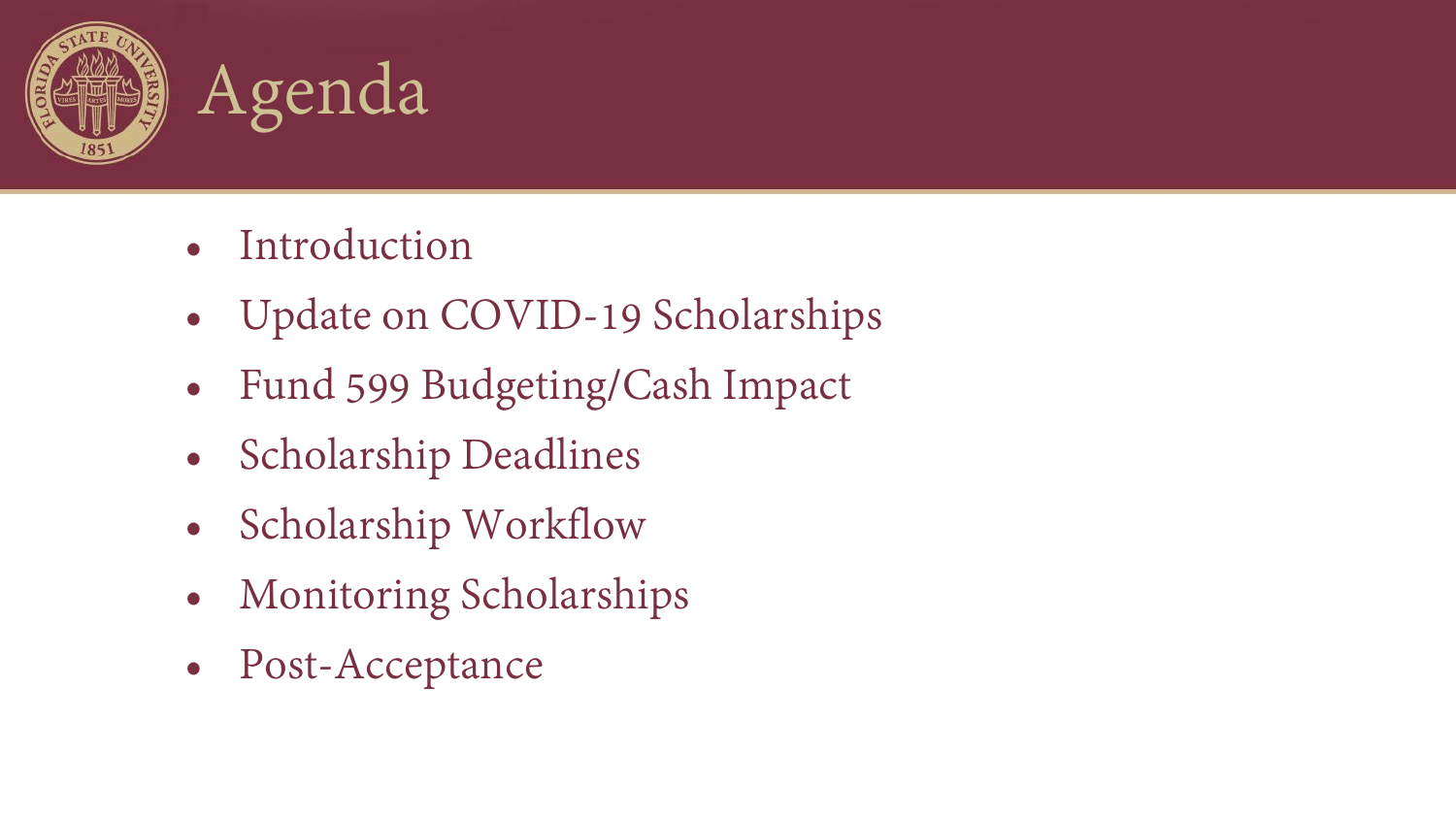



- FS4U Reporting
- Cycle Management
- Q&A Wrap-Up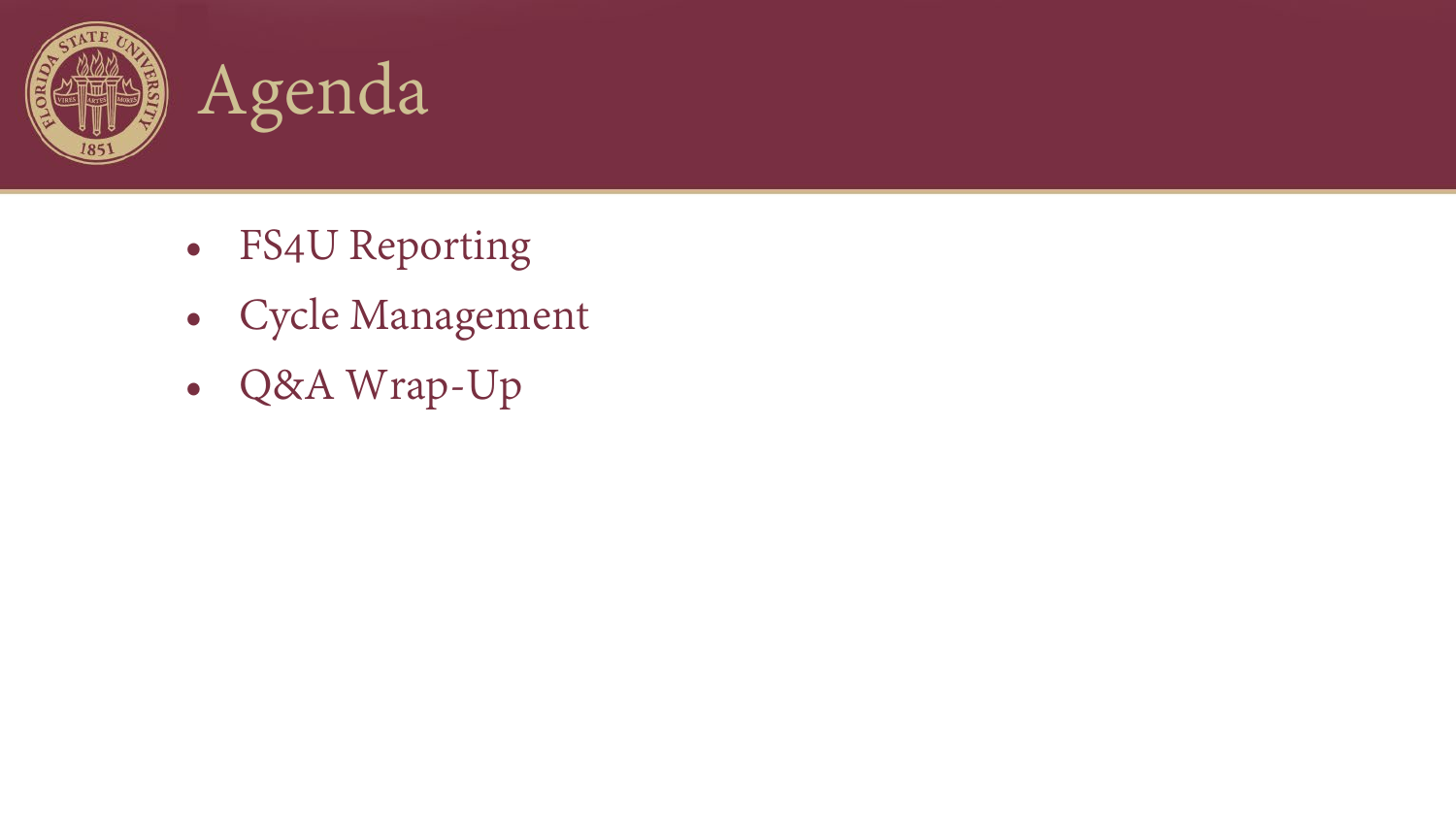

### Introduction

### **FS4U Project Website & Resources:** foundation.fsu.edu/fs4u

- [Project Overview](https://foundation.fsu.edu/fs4u/resources)
- [Resources](https://foundation.fsu.edu/fs4u/resources)
	- FS4U Forms (Add/Update Users or Opportunities)
	- [Opportunity Administrator Contact List](https://foundation.fsu.edu/sites/foundation.fsu.edu/files/documents/forms-and-resources/FS4U-Opportunity-Administrator-Contacts.pdf)
	- [Scholarship workflow](https://foundation.fsu.edu/sites/foundation.fsu.edu/files/documents/forms-and-resources/AcademicWorks-Administrator-Workflow.pdf)
	- Scholarship meeting/training session videos
- [Job Aids](https://foundation.fsu.edu/fs4u/job-aids)
- [Frequently Asked Questions w](https://foundation.fsu.edu/fs4u/faq)ith Quick Access Menu
- [Implementation Archive](https://foundation.fsu.edu/implementation-archive)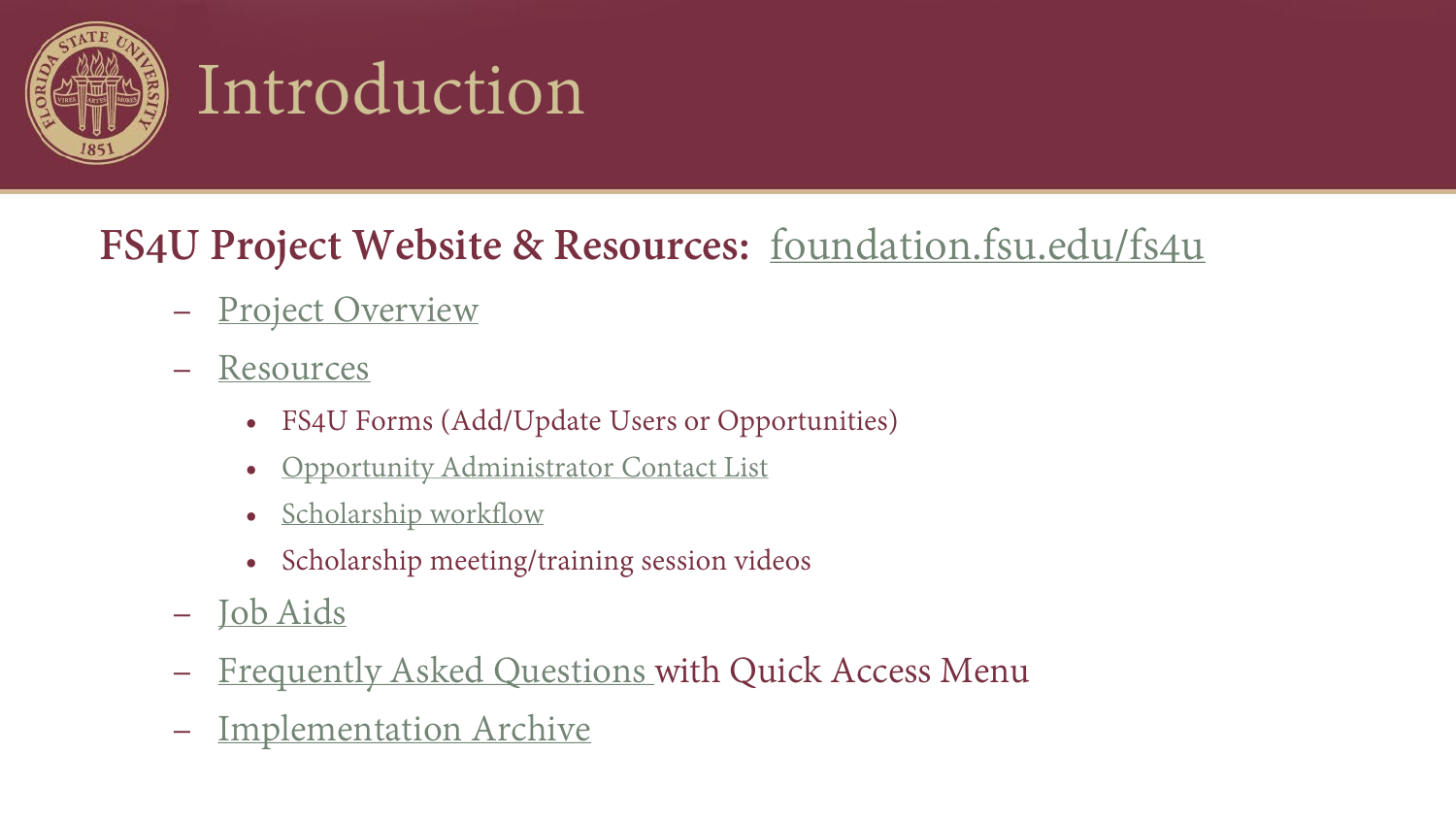

# Update on COVID-19 Scholarships

- A few months ago, the Foundation allowed departments to establish new opportunities in FS4U during COVID-19 to bypass the post-acceptance application including the thank you letter requirement.
- This exception was granted as a means to expedite funds to students during the onset of the pandemic.
- Departmental scholarship opportunities set up in FS4U for COVID-19 are in the process of being closed and archived, and no new ones should be requested to be opened or cloned. **The only exceptions are main campus and Panama City relief funds.**
- Future scholarships should be issued to existing opportunities with the postacceptance requirement.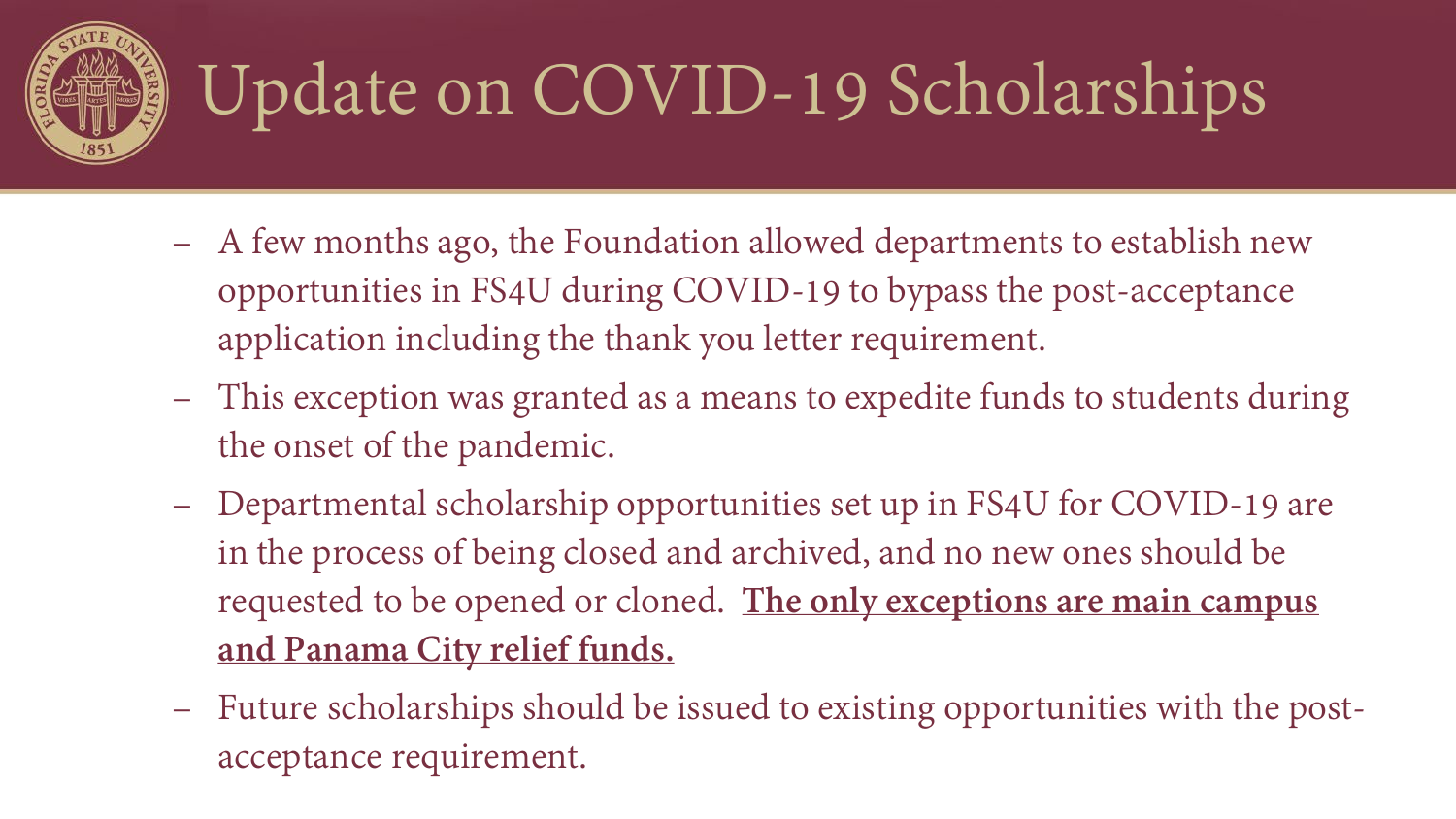

## Fund 599 Budgeting/Cash Impact

- Previous to FS4U, the Foundation would send scholarships for Fall to the University (typically in July) and then transfer cash a few days later. This was based off the old scholarship disbursement request form and ensured cash was transferred within the fiscal year the award was made.
- With the implementation of FS4U, scholarships follow an electronic workflow, and the Foundation transfers cash as scholarships are awarded within the system (once categorized as "Uploaded to FSU" in FS4U).
- As a result, some of you may experience budgeting impacts this first year if your award cycle was such that scholarships for both aid year 2019-20 and 2020-21 were awarded through FS4U prior to the end of the fiscal year.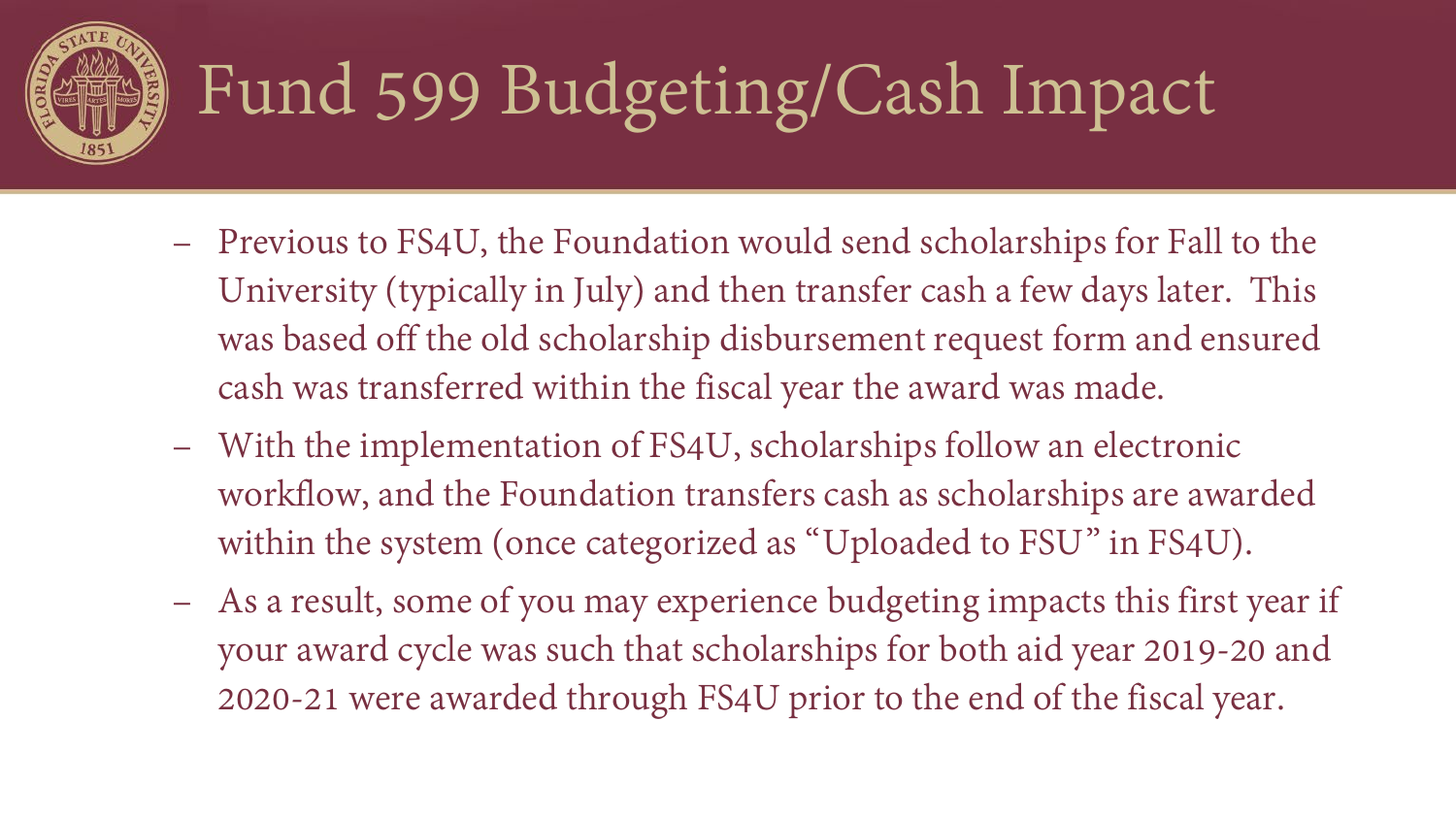

**Important annual dates to remember:**

- **February – Fall/Spring -** Financial Aid packages are created, which could include scholarships, waivers, grants, and loans.
- **July 1 – Fall/Spring -** Suggested deadline for scholarship applications from the departments to the FSU Foundation.
- **August 1 – Fall/Spring -** Suggested deadline for the receipt of scholarships by the Office of Financial Aid from the FSU Foundation. This ensures a scholarship will be considered before finalizing a student's financial aid award and prevents over awards.
- **April 15 – Summer -** Suggested deadline for the receipt of scholarships by the Office of Financial Aid from the FSU Foundation.
- **Financial Aid Early Disbursement –** 10 days prior to the start of classes.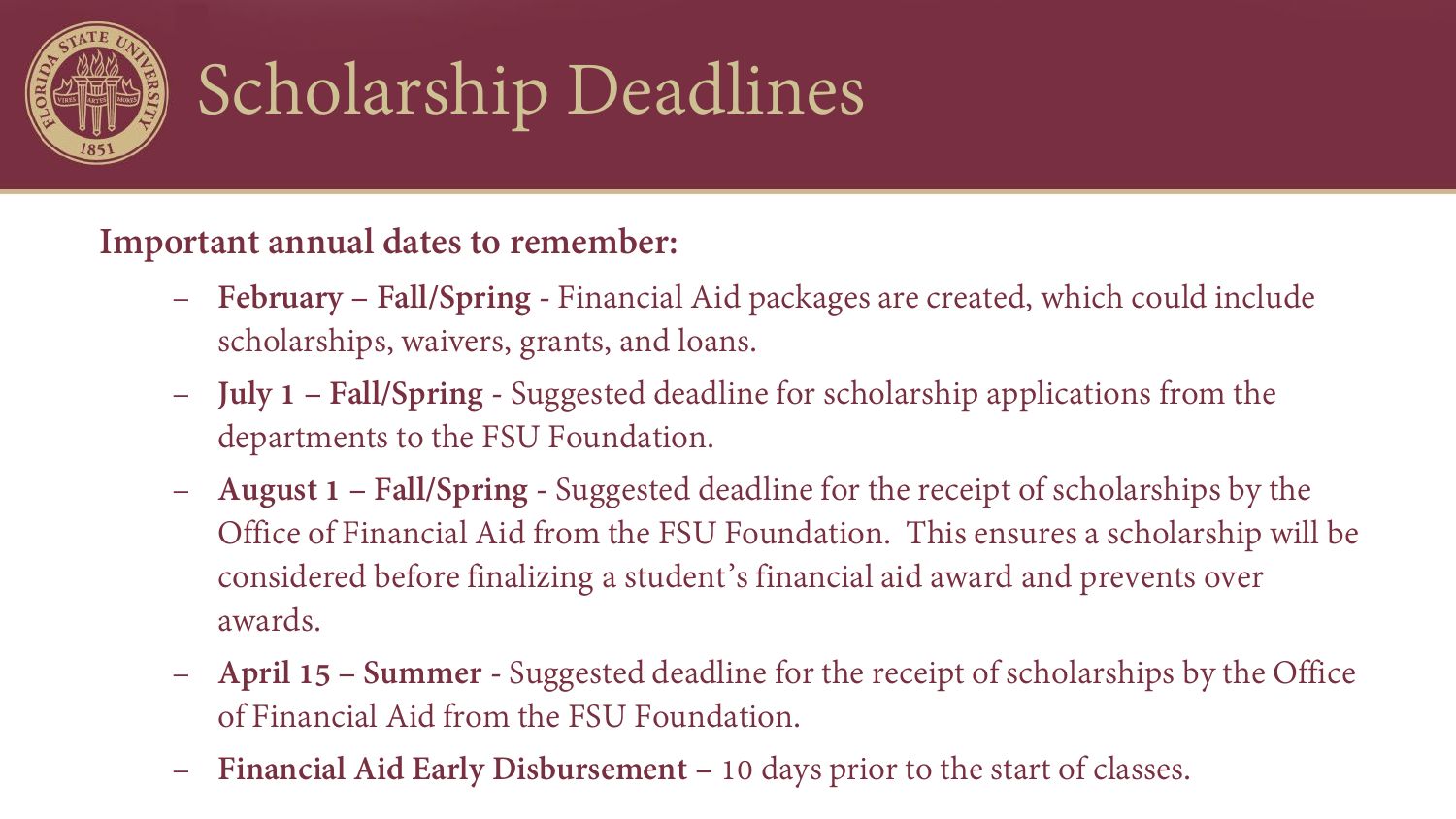

#### **Financial Aid Over Awards:**

- What is an over award? A financial aid over award occurs when a student has exceeded the federal limit of financial aid.
- If a scholarship is received from the Foundation after the suggested deadline, the student is reviewed for a potential over award. If the scholarship places the student in an over award status, other financial aid will have to be reduced and the student will be placed on accounts receivable to pay back the financial aid.
	- **Example :** Student is awarded a \$500.00 scholarship. Student is over awarded \$500.00.
- The student's other aid will be reduced by \$500.00 and the student will be placed on accounts receivable for the over award of \$500.00. When the scholarship disburses, the A/R charge will be paid by the scholarship, and the student will not receive an immediate benefit from the scholarship.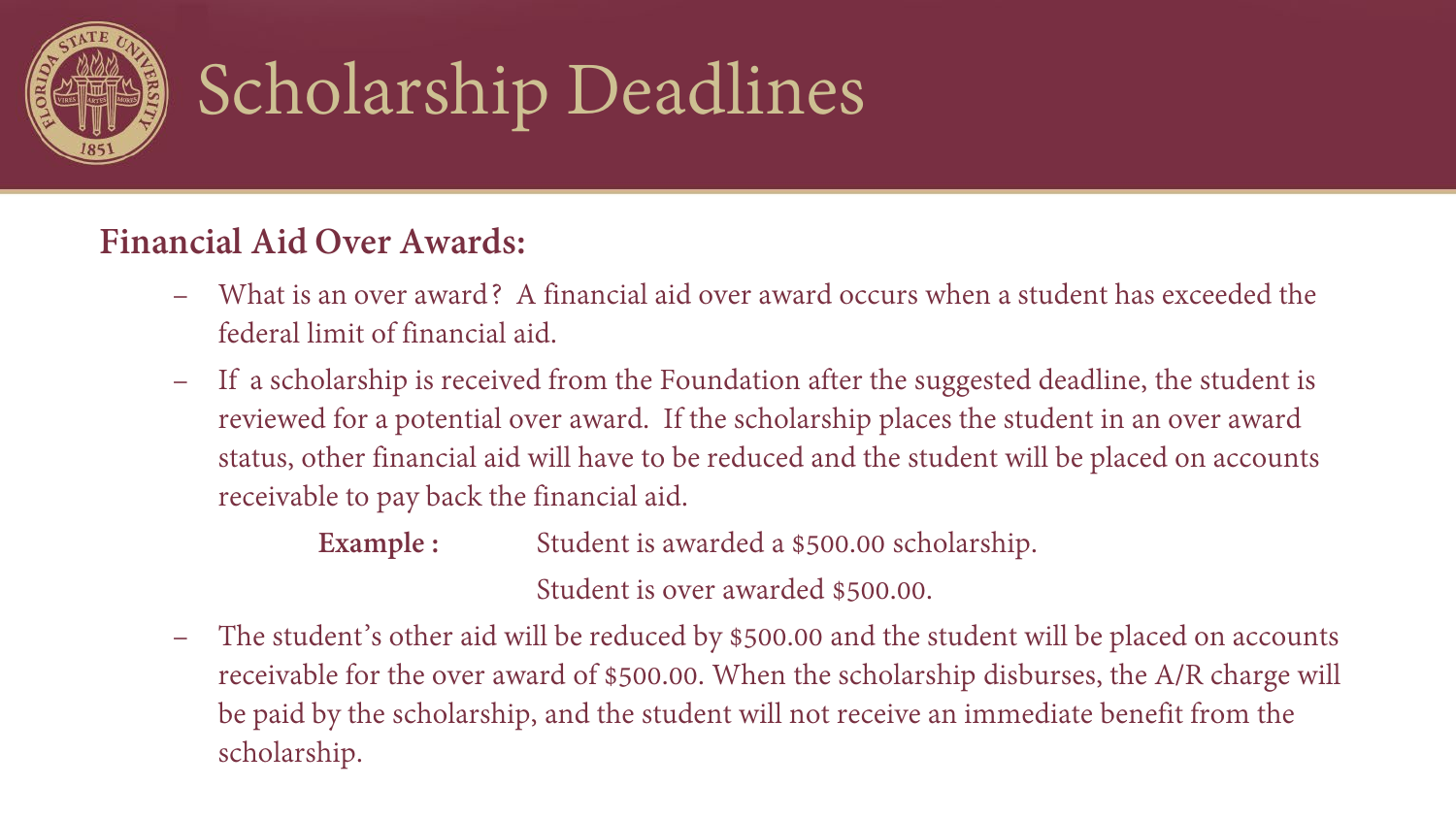

### **Expected Graduation Dates:**

- Before awarding a scholarship, please be aware of the student's graduation date or expected graduation date.
- To check your student's graduation date, please refer to the FS4U portal.
- Foundation scholarships will not disburse if the term of the scholarship is greater than the graduation date or expected graduation date.
	- **Example :** Student is awarded a scholarship for the Fall 2020 term; however, student graduated Summer 2020 or has an expected graduation date on record as Summer 2020. The Fall 2020 scholarship will not load on the financial aid system.
- This will ultimately result in the student not being eligible for the scholarship or result in a delay in processing the scholarship.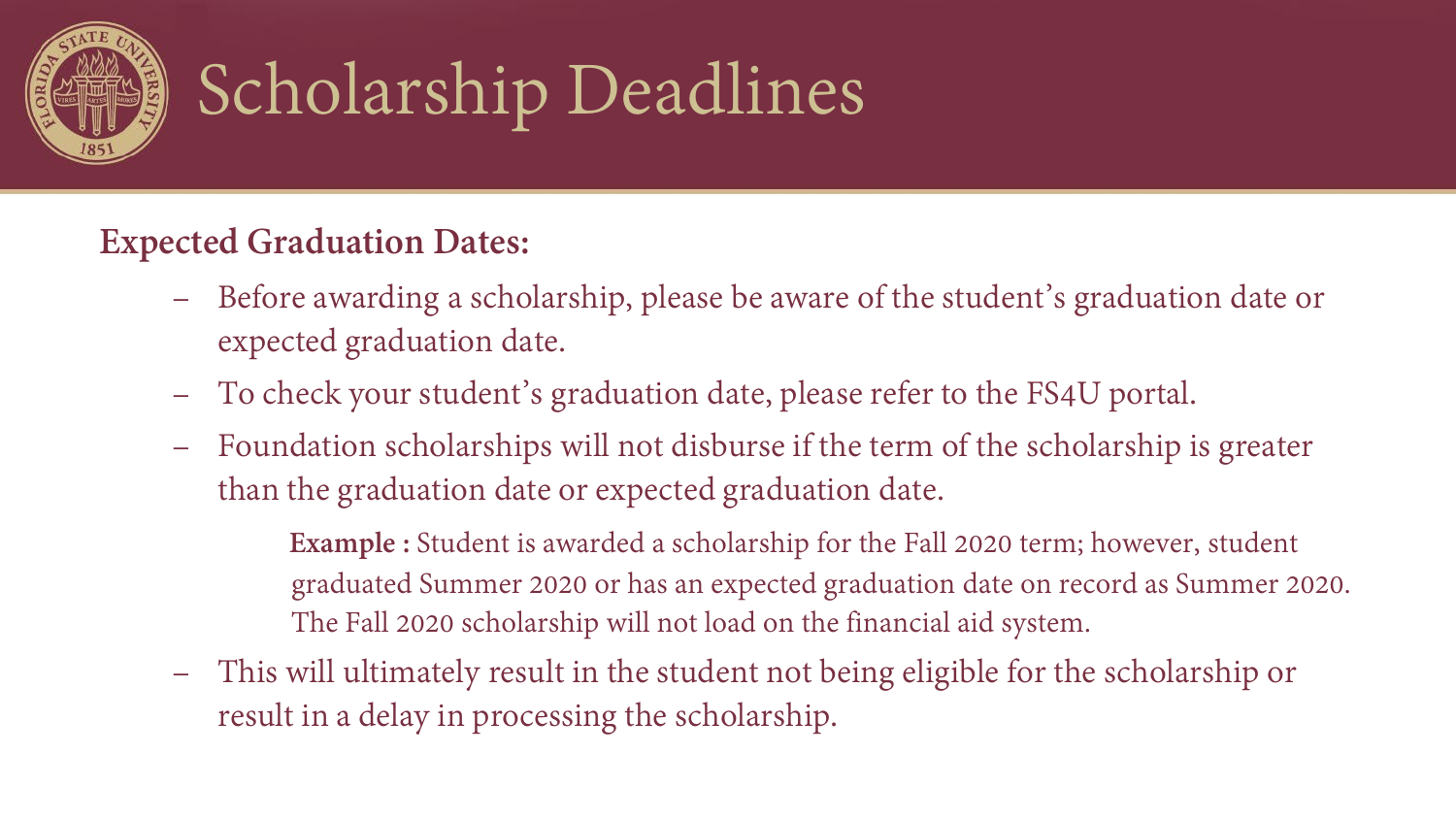

- While the process is different and unique for everyone, there are some consistent timeframes:
	- University applications and admissions decisions
	- Student decision deadlines
	- Financial Aid packaging and disbursements
	- Student data imports  $(\sim 10/1$  for Spring;  $\sim 3/1$  for Summer;  $\sim 5/1$  for Fall)
- Scholarships **are not** provided to Financial Aid for awarding to students until they are categorized as "Uploaded to FSU" in FS4U
- Administrators should monitor all awards they initiate to ensure they make it through the workflow by the required deadlines for timely disbursement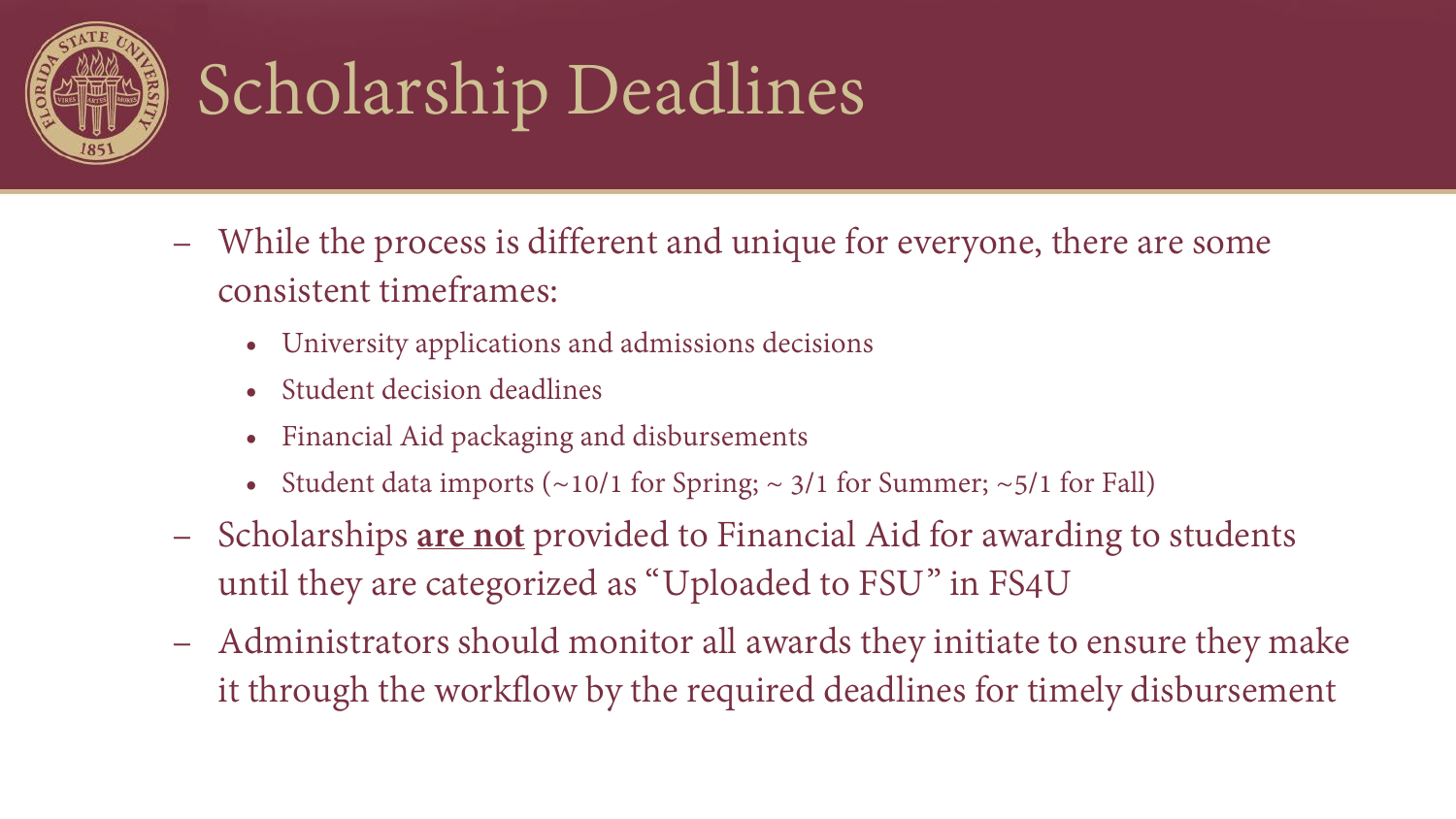

# Scholarship Workflow

### **Scholarship Workflow in FS4U:**

- Phase 1: Opportunity Administrator workflow
	- Issuance and acceptance of scholarship offer
		- Verify students have completed applications (general, conditional, apply-to) and meet criteria
		- Review of expected graduation date
- Phase 2: Foundation Donor Relations workflow
	- Post-acceptance application
- Phase 3: Foundation Accounting workflow
	- Scholarship transmittals uploaded to Financial Aid twice a week
	- File submitted to Controller's Office for disbursing cash once a week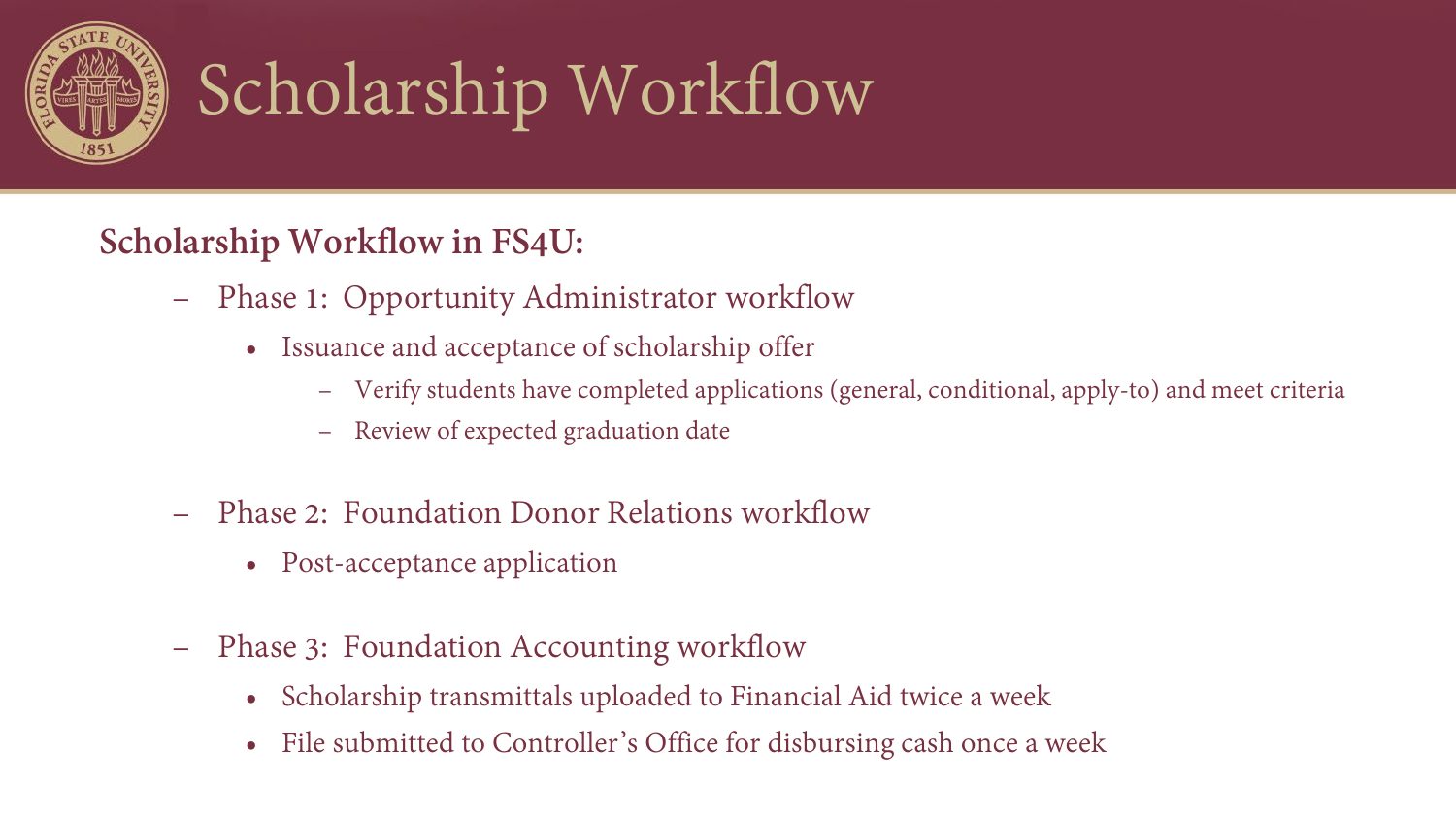

# Scholarship Workflow

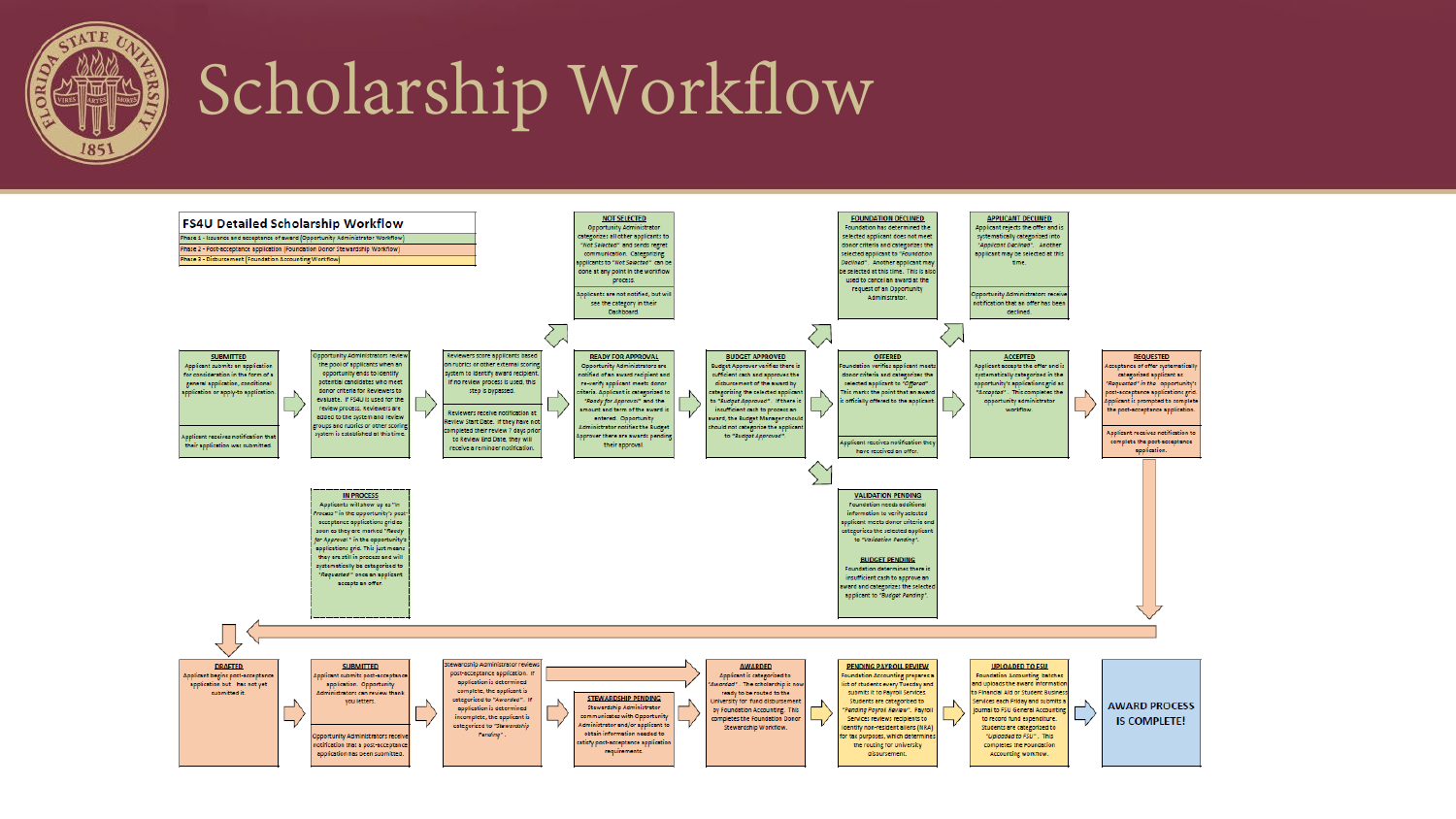

**Phase 1: Opportunity Administrator workflow -** *Issuance and acceptance of scholarship offer*

- Status of scholarship is monitored on the Applications grid of the opportunity until a student has accepted the offer (Category = Accepted)
- Categories identify the stage of the workflow that the scholarship is in as follows:
	- Drafted
	- Submitted
	- Ready for Approval
	- Not Selected
- Budget Approved
- Budget Pending
- Offered
	-
- Validation Pending
- Foundation Declined
- Applicant Declined
- Accepted
- Once a student accepts the offer, and the category changes to "Accepted", refer to the Post-Acceptance grid of the opportunity for further updates on workflow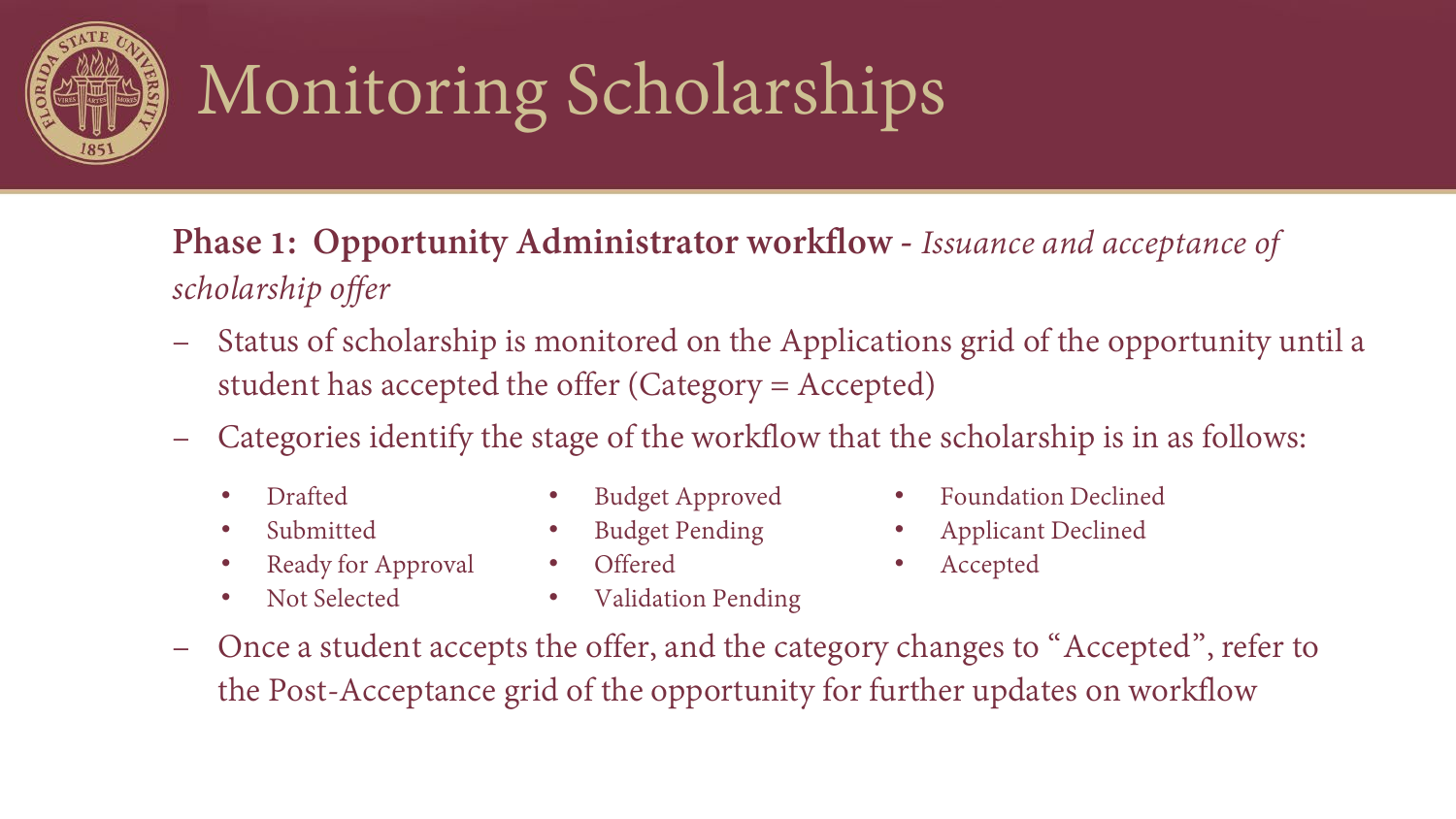

### **Phase 2: Foundation Donor Relations workflow** - *Post-acceptance application*

- Status of scholarship is monitored on the Post-Acceptance Applications grid of the opportunity once a student has accepted the offer
- Categories identify the stage of the workflow that the scholarship is in as follows:
	- In Process
	- Pending
	- Requested
	- Drafted
- Submitted
- Stewardship Pending
- Awarded
- Uploaded to FSU
- Uploaded to FSU (Adjusted)
- Returned to Foundation
- Pending Payroll Review
- Once the scholarship category on the Post-Acceptance grid = Uploaded to FSU, administrators should contact Financial Aid regarding disbursement
- **This seems to be where the workflow stops as students fail to complete postacceptance applications and administrators often are not monitoring**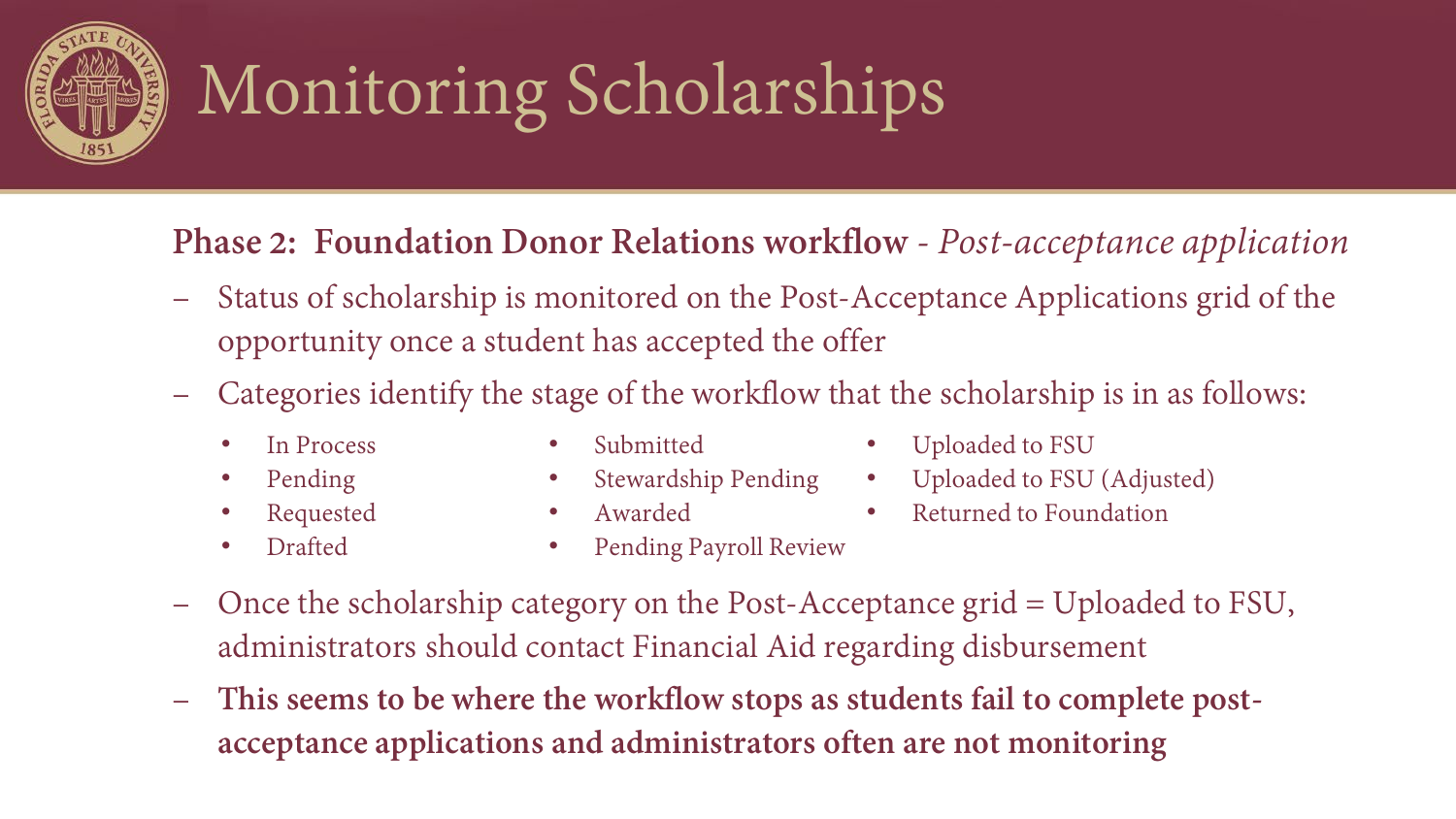

**Opportunity vs. Post-Acceptance Applications:**

#### Post-Acceptance Applications Grid

Opportunity Applications Grid

|           |      | Award Management Site $\blacktriangleright$                                                       |                  |          | Opportunity $\blacktriangledown$ Stewardship $\blacktriangledown$                      |      |          |          |         |                     |                 |           |                  |        |                |                  |         |              |              |                |             | $\omega$                 |
|-----------|------|---------------------------------------------------------------------------------------------------|------------------|----------|----------------------------------------------------------------------------------------|------|----------|----------|---------|---------------------|-----------------|-----------|------------------|--------|----------------|------------------|---------|--------------|--------------|----------------|-------------|--------------------------|
|           |      |                                                                                                   |                  |          | The total amount offered for this opportunity exceeds the amount originally designated |      |          |          |         |                     |                 |           |                  |        |                |                  |         |              |              |                |             |                          |
|           |      |                                                                                                   |                  |          |                                                                                        |      |          |          |         |                     |                 |           |                  |        | <b>Details</b> | <b>Questions</b> |         | Qualificatio | Applications | Communications | ▼ Reviews   | Post-Acceptance          |
|           |      | Student Scholarships and Loans<br>Fix Aid Year 2020   Published 223 days ago   Imports are active |                  |          |                                                                                        |      |          |          |         |                     |                 |           |                  |        |                |                  |         |              |              | <b>Notes</b>   | History     | <b>Q</b> Award Mode      |
|           |      | Begin typing to search by name, email address, or user ID                                         |                  |          |                                                                                        |      |          |          |         |                     |                 |           |                  |        |                |                  |         |              |              |                |             |                          |
|           |      | $\star \mathbb{D}$                                                                                |                  |          |                                                                                        |      |          |          |         |                     | - Complete View |           |                  |        |                |                  |         |              |              |                |             | 1-50 of 136 ▼ Page 1 4 ▶ |
| $\Box$ Id | View | <b>Award Mode</b>                                                                                 | Category         | Categori | Primary Email Email Aliases                                                            | Name | General. | Conditio | Reviewe | <b>Award Period</b> | Amount          | Qualifica | Assigned Complet | Encumb | Encumb         | Renewal          | Renewal | PERSONAL I   | VOLUNTARY    | THANK YOU.     | FINANCIAL A | STUDENT IN.              |
|           |      |                                                                                                   | $All \quad \vee$ |          |                                                                                        |      |          |          |         | All<br>$\checkmark$ |                 |           |                  |        |                |                  |         |              |              |                |             |                          |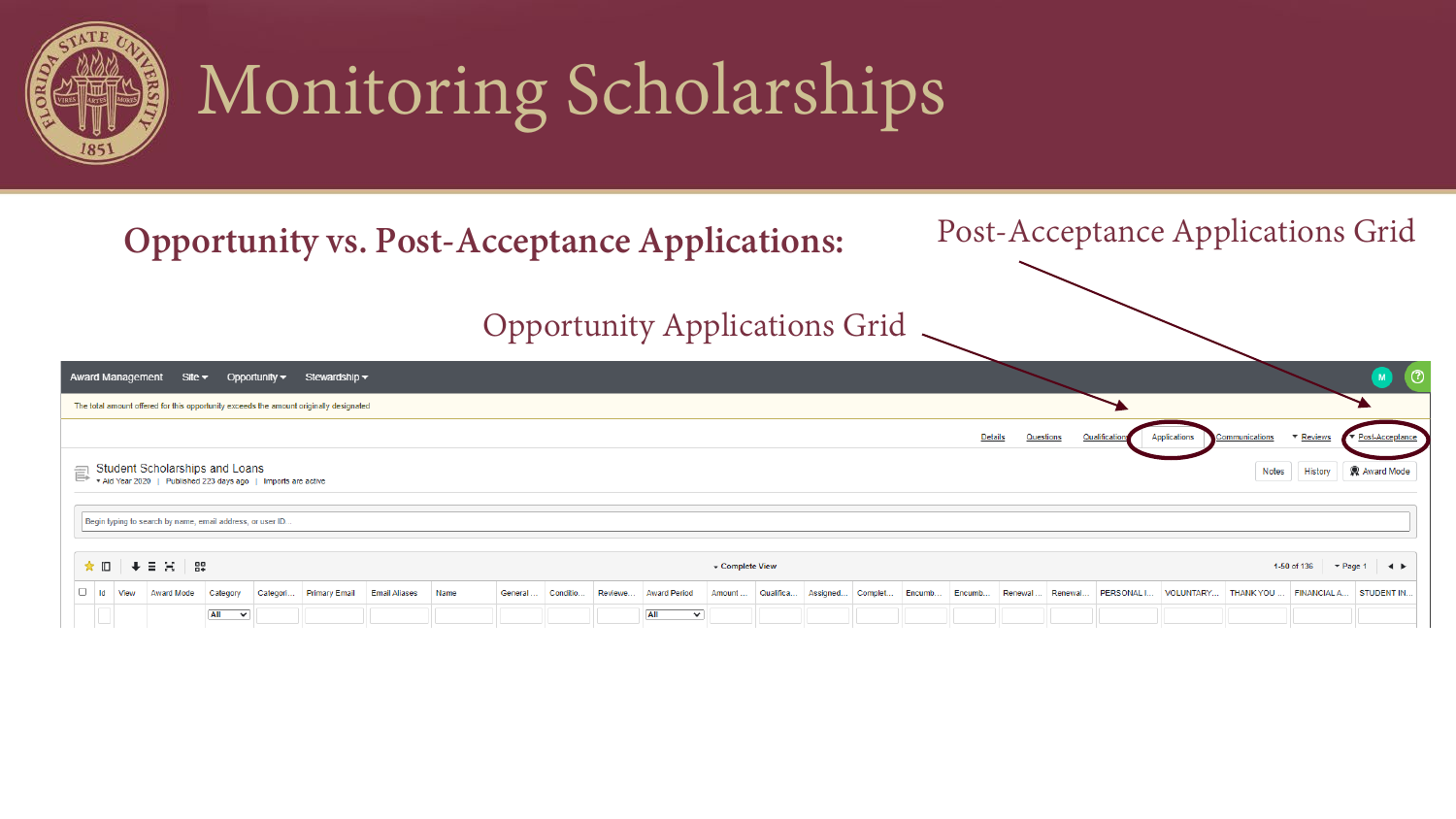

### **Opportunity Applications Grid Example:**



to Post-Acceptance Applications grid for further updates to scholarship workflow.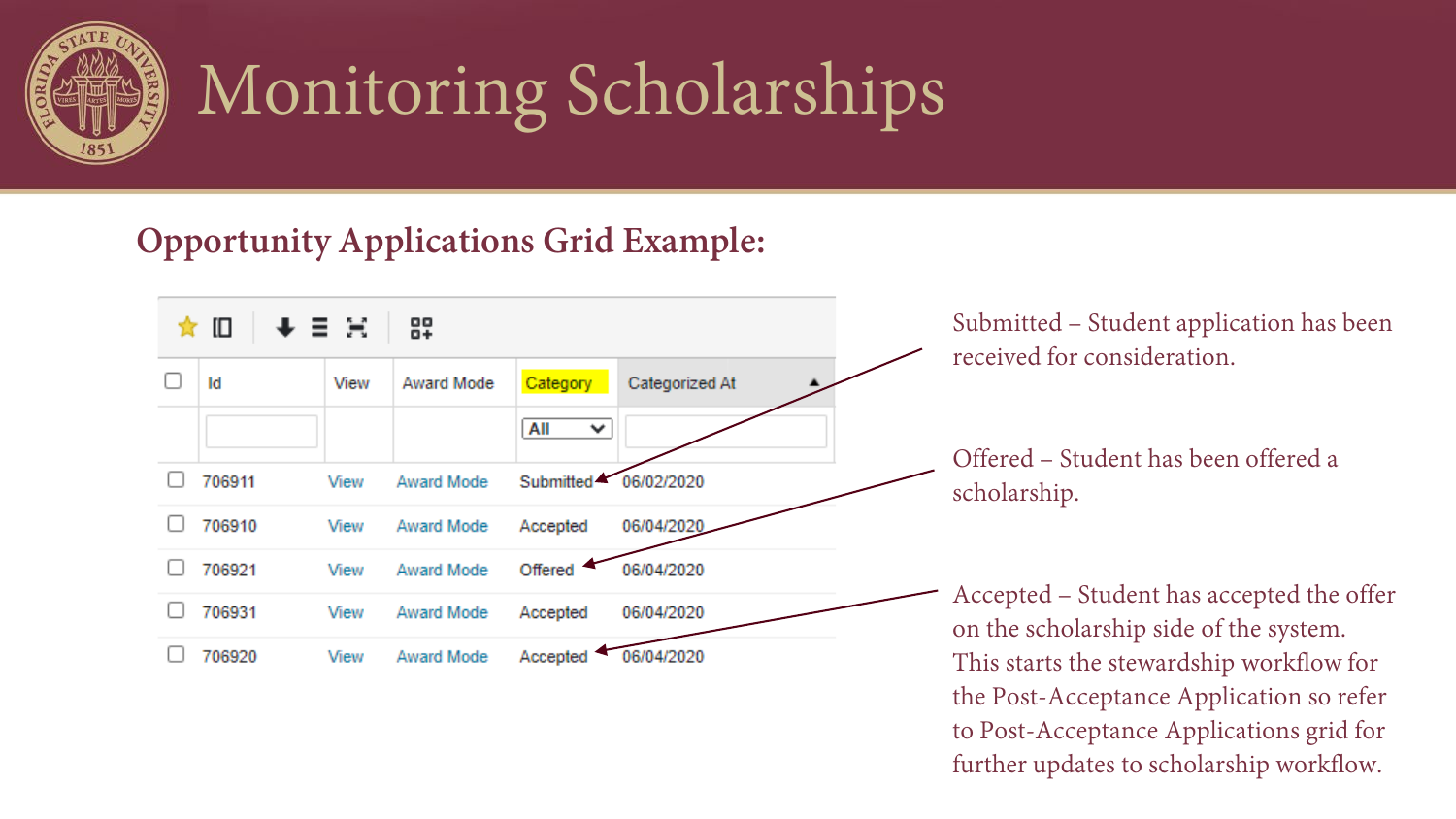

#### **Post-Acceptance Applications Grid Example:**

|              | ★ 旧  | $+ \equiv \Xi$ | 89                  |                |                     |
|--------------|------|----------------|---------------------|----------------|---------------------|
| O            | View | Id             | Category            | Categorized At | <b>Award Period</b> |
|              |      |                | All<br>◡            | 06/10/2020     | All<br>◡            |
| П            | View | 693656         | Awarded             | 06/10/2020     | Summer 2020         |
| Ιl           | View | 691343         | Uploaded to FSU     | 06/10/2020     | <b>Fall 2020</b>    |
| Ιl           | View | 689679         | Awarded             | 06/10/2020     | <b>Fall 2020</b>    |
| Ιl           | View | 686510         | Awarded             | 06/10/2020     | Summer 2020         |
| H            | View | 685565         | Uploaded to FSU     | 06/10/2020     | Spring 2020         |
| Ιl           | View | 679685         | Uploaded to FSU     | 06/10/2020     | <b>Fall 2020</b>    |
| $\mathsf{L}$ | View | 679646         | Uploaded to FSU     | 06/10/2020     | <b>Fall 2020</b>    |
| П            | View | 670306         | Awarded             | 06/10/2020     | Spring 2020         |
| $\mathbf{I}$ | View | 593927         | Stewardship Pending | 06/10/2020     | <b>Fall 2019</b>    |
|              | View | 584854         | Awarded             | 06/10/2020     | <b>Fall 2019</b>    |

Awarded – Donor relations has approved the post-acceptance application. The scholarship will be submitted to Financial Aid in the next file.

Uploaded to FSU – The scholarship has been submitted to Financial Aid. Administrators should contact Financial Aid directly for disbursement status.

Stewardship Pending – Donor relations has reviewed the post-acceptance application and has an issue that requires the student's attention. Typically this is due to a thank you letter that is too short.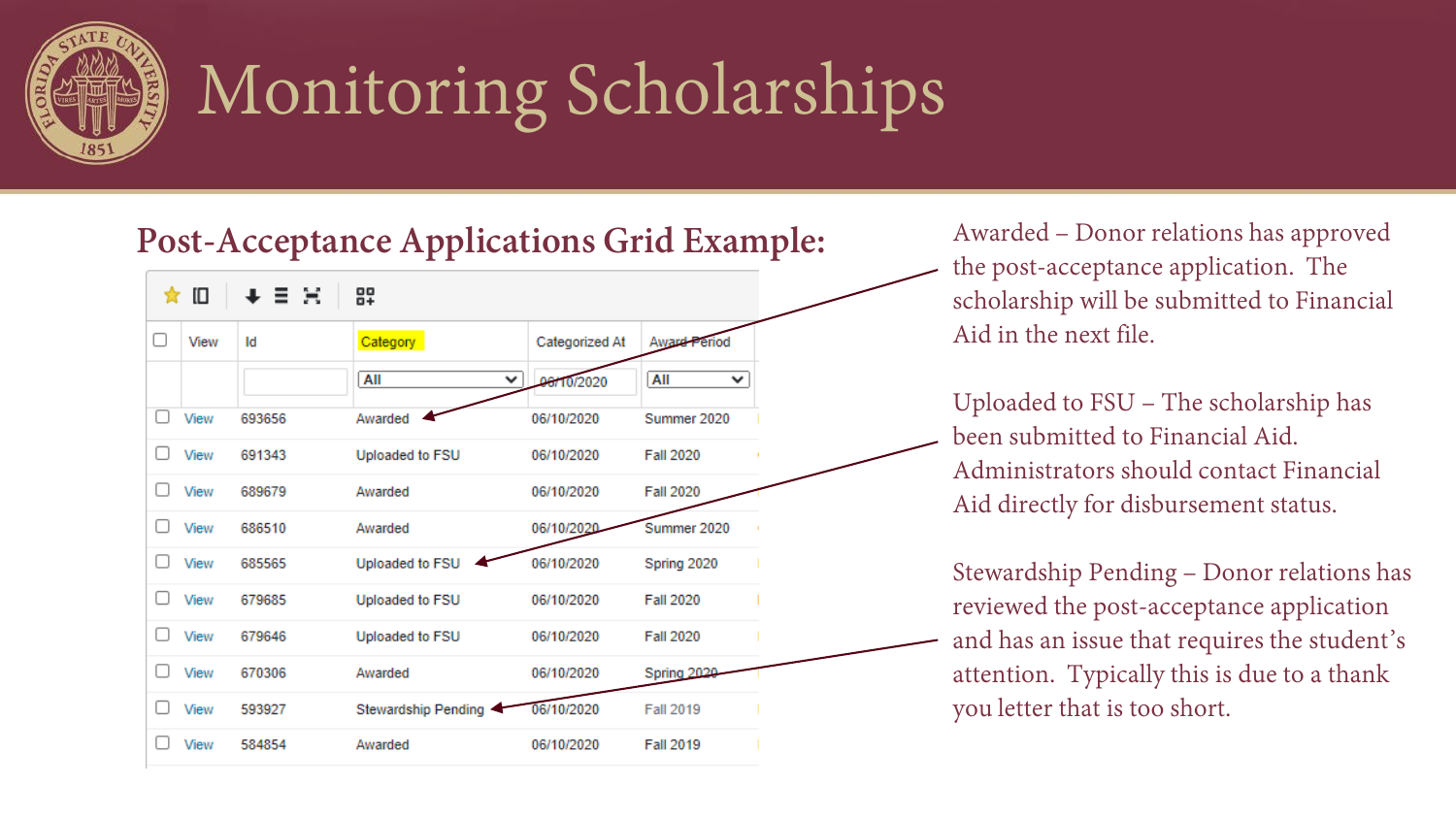

### Post-Acceptance

### **Deadlines and Reminder Emails:**

- Currently, there are no post-acceptance deadlines on any opportunities within FS4U. Why no deadlines?
	- As opportunities have different start/end dates, the post-acceptance deadlines would have to vary as well and be added manually for each opportunity.
	- If deadlines were added to post-acceptance applications, once the deadline has passed, the students would no longer be able to access their post-acceptance applications.
- Donor Relations sends reminder emails once approximately two weeks have gone by, and the student has not completed his/her post-acceptance application.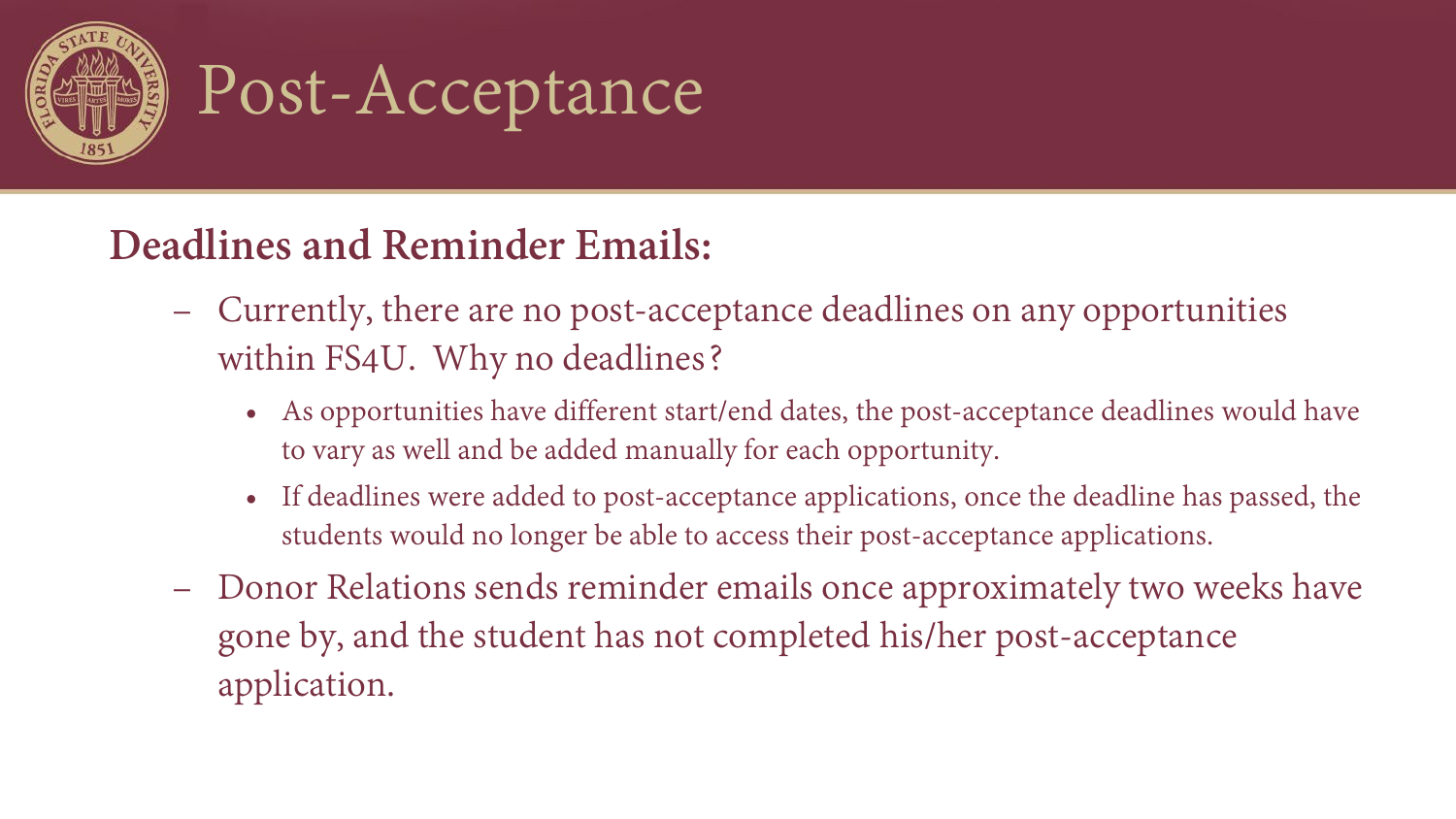

### Post-Acceptance

### **Deadlines and Reminder Emails:**

- When the first reminder email is sent to a student, Donor Relations will also send that students' name to the appropriate administrator to follow up with the student.
- Once the student has received the first reminder email, Donor Relations sends a reminder email every week until the students completes the postacceptance application.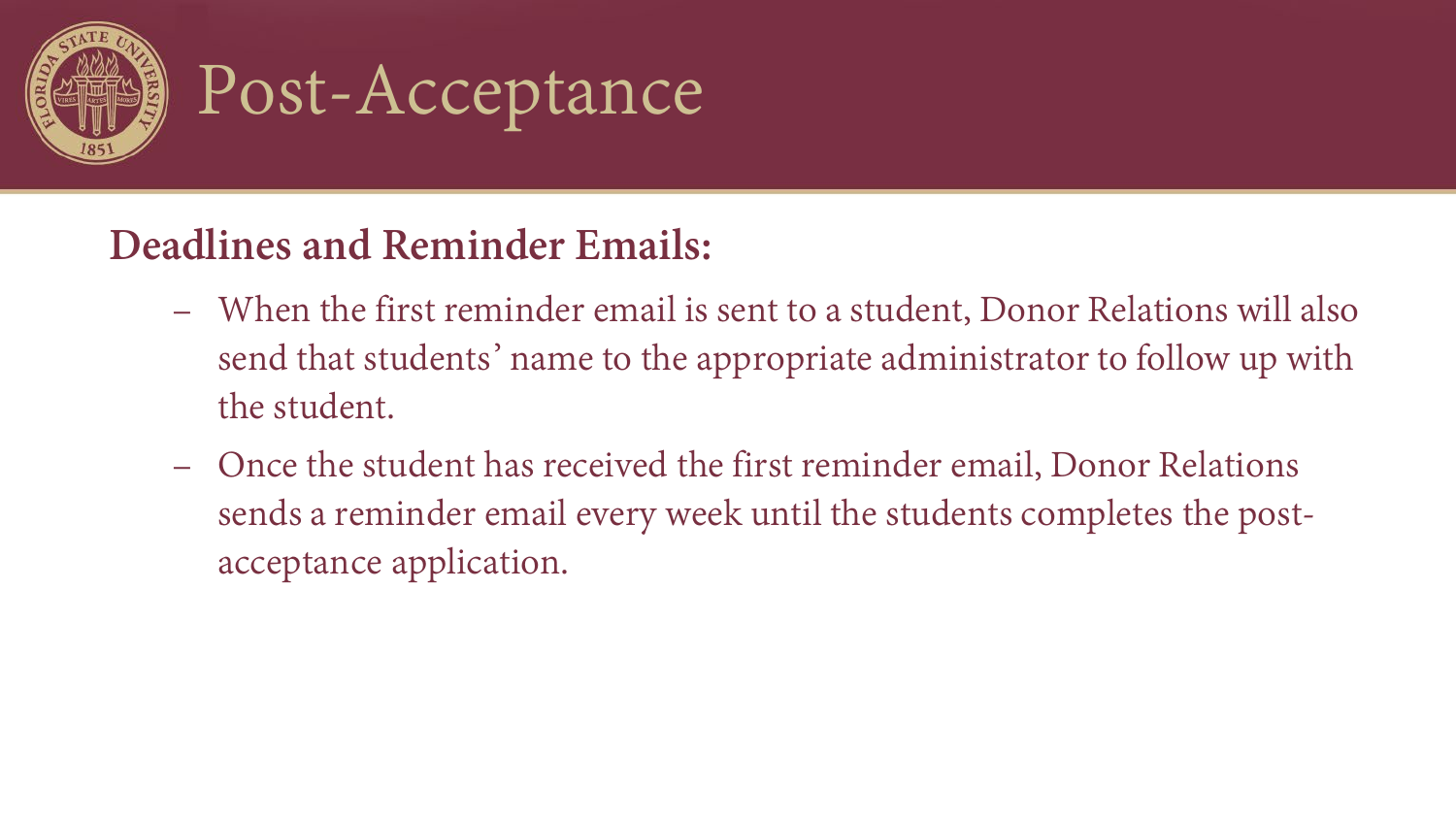

### Post-Acceptance

### **Thank You Letters:**

- There is not an option to upload a hard copy thank you letter into FS4U.
- In order to properly route the thank you letter through Donor Relations staff for review, administrators should direct students to copy/paste or type directly into the post-acceptance application.
- As a general rule, it is best not to accept a letter in any form (hard copy, email, etc.).
- Unless the post-acceptance application is submitted, the workflow stops and can delay a student from receiving their award in a timely manner.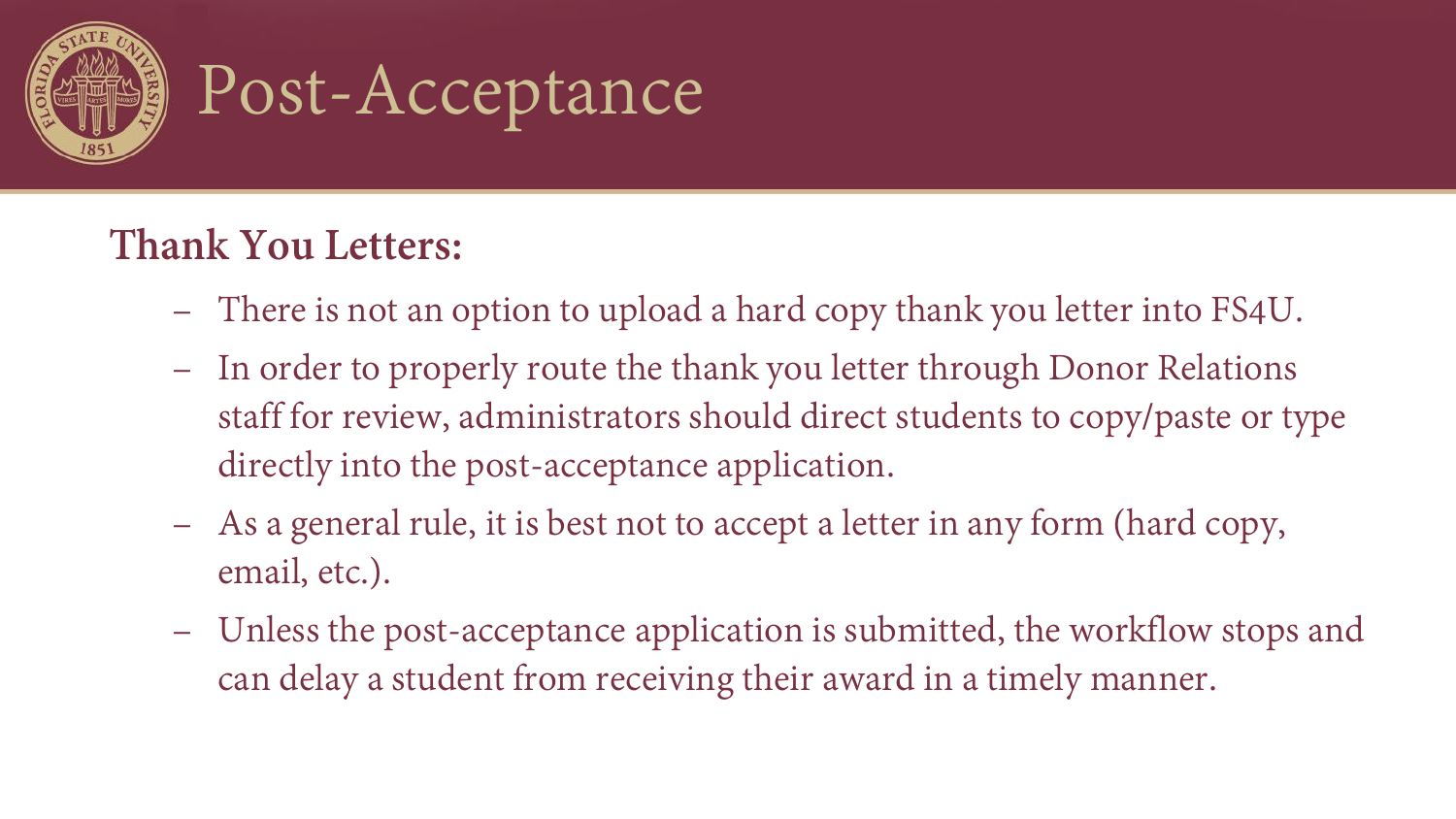

### FS4U Reporting (Foundation web report site)

### **Reports website: reports.foundation.fsu.edu**

- **FS4U Processed Scholarships**
	- Provides a list of scholarships issued from FS4U once Uploaded to FSU
	- Parameters include: unit, department, OMNI Dept ID, fund code, year and semester
- **FS4U Scholarship Funds**
	- Provides a list of scholarship funds at the Foundation loaded in FS4U
- **Processed Scholarship**
	- Provides a list of scholarships issued from scholarship disbursement requests
	- Parameters include: unit, department, OMNI Dept ID, fund code, year and semester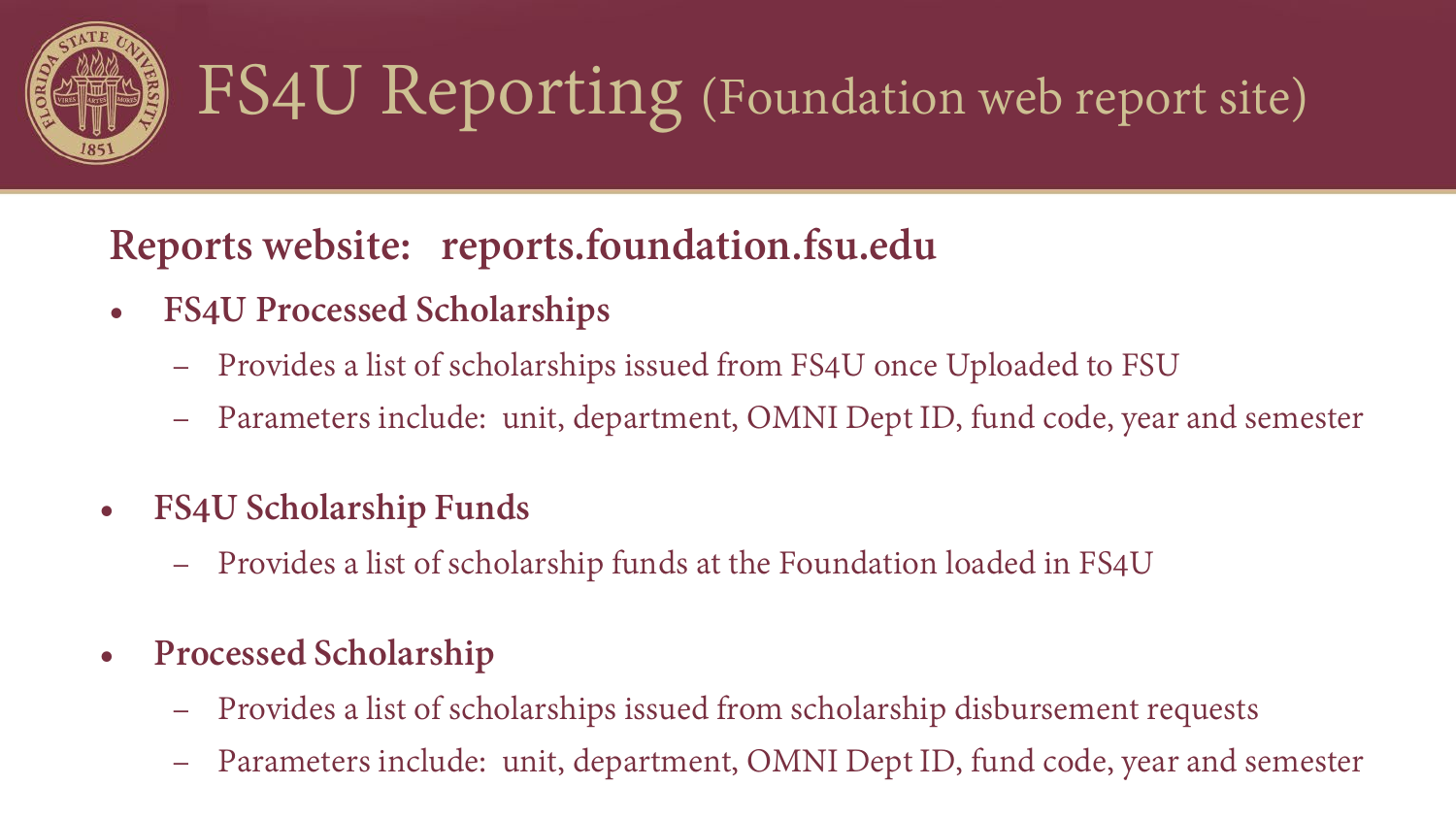

### FS4U Reporting (OMNI FI Query)

### **Monitoring Scholarship Disbursements:**

• **FI Query - FSU\_CTRL\_FDN\_SCH\_EXP\_DTL** (This query reflects the journal moving cash out of the Foundation fund and does not reflect the actual disbursement to the student.)

#### FSU\_CTRL\_FDN\_SCH\_EXP\_DTL - Fund 599 Sch Expense Detail

| Dept (%) %                     |    |
|--------------------------------|----|
| Project (%) %                  |    |
| EMPLID (%)  %                  |    |
| Beginning Jrnl Date 01/01/2020 | Þί |
| Ending Jrnl Date 01/25/2020    | BL |
| <b>View Results</b>            |    |

#### Download results in: Excel SpreadSheet CSV Text File XML File (137 kb)

#### **View All**

First 1-100 of 458 (b) Last

|   | Year | <b>Period</b> | Source     | Journal ID | Date       | <b>Dept</b> | Fund | <b>Project</b> | Account | <b>EMPLID - BATCH - FS4U DR</b> | Term | Amount   |
|---|------|---------------|------------|------------|------------|-------------|------|----------------|---------|---------------------------------|------|----------|
|   | 2020 |               | <b>FFS</b> | 0000320711 | 01/03/2020 | 203908      | 599  | F00716         | 742201  | 100458849-6201-513292           | 2199 | 550.000  |
|   | 2020 |               | <b>FFS</b> | 0000320711 | 01/03/2020 | 114900      | 599  | F00985         | 742201  | 200199846-6198-584522           | 2199 | 250.000  |
|   | 2020 |               | <b>FFS</b> | 0000320711 | 01/03/2020 | 114900      | 599  | F01110         | 742201  | 200201408-6198-580026           | 2199 | 1750.000 |
| 4 | 2020 |               | <b>FFS</b> | 0000320711 | 01/03/2020 | 114900      | 599  | F01127         | 742201  | 200490709-6198-584857           | 2199 | 500.000  |
|   | 2020 |               | <b>FFS</b> | 0000320711 | 01/03/2020 | 182900      | 599  | F01753         | 742201  | 200297451-6198-580011           | 2199 | (250,000 |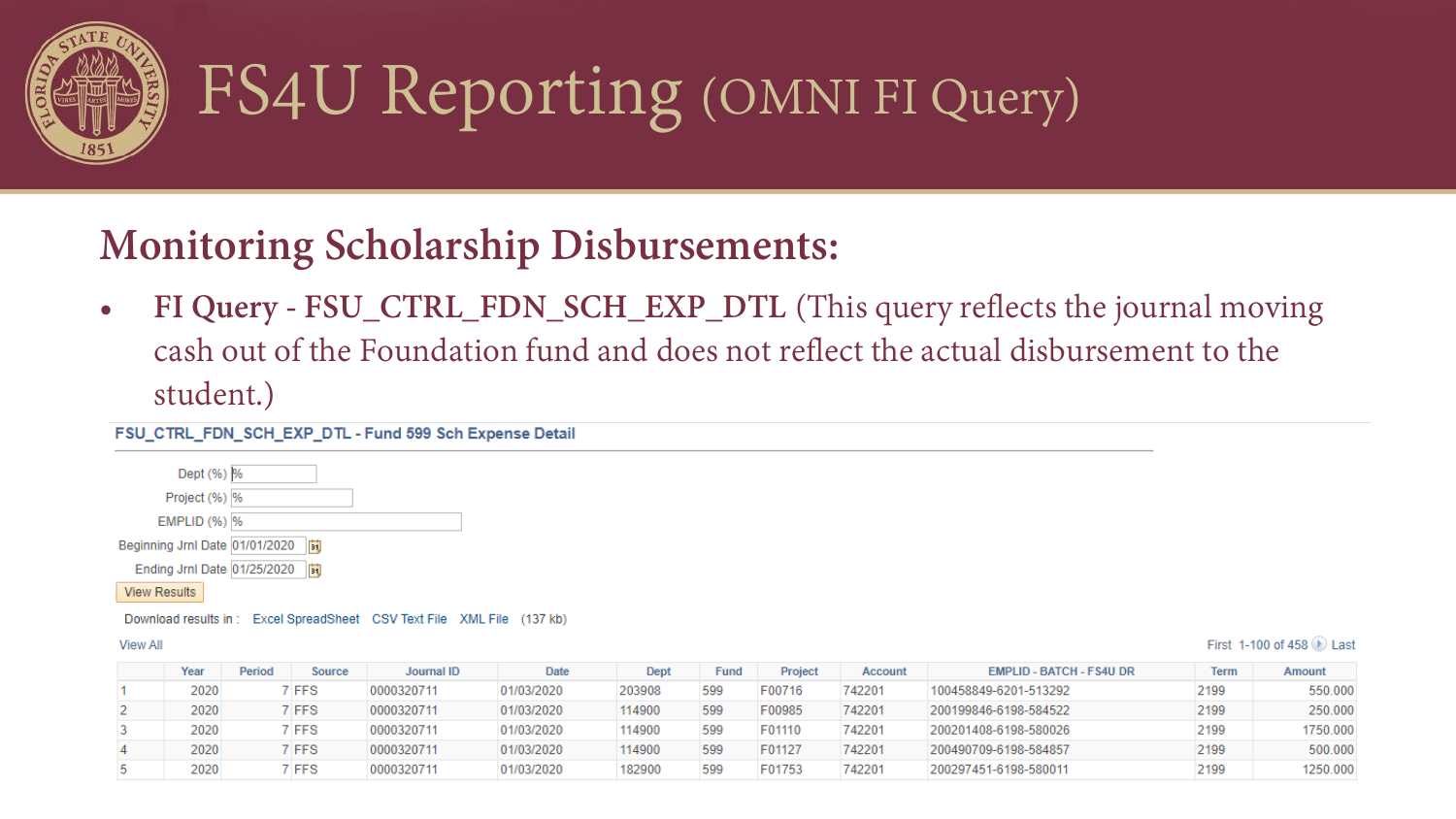

# Cycle Management

- Annually with each new academic term, we go through a process called Cycle Management
- Changes to applications (general, conditional, apply-to) can and should be made at this time in preparation for the next year's award cycle
- Dates will automatically be set based on the current year award cycle
- Archiving will now be offset for 3 years
	- Allows more flexibility in awarding to reduce cloning
	- Maintains better system records for post-award changes or refunds
	- Ensures awards make it through the workflow reducing those that get stopped midway through the process (occurred last year)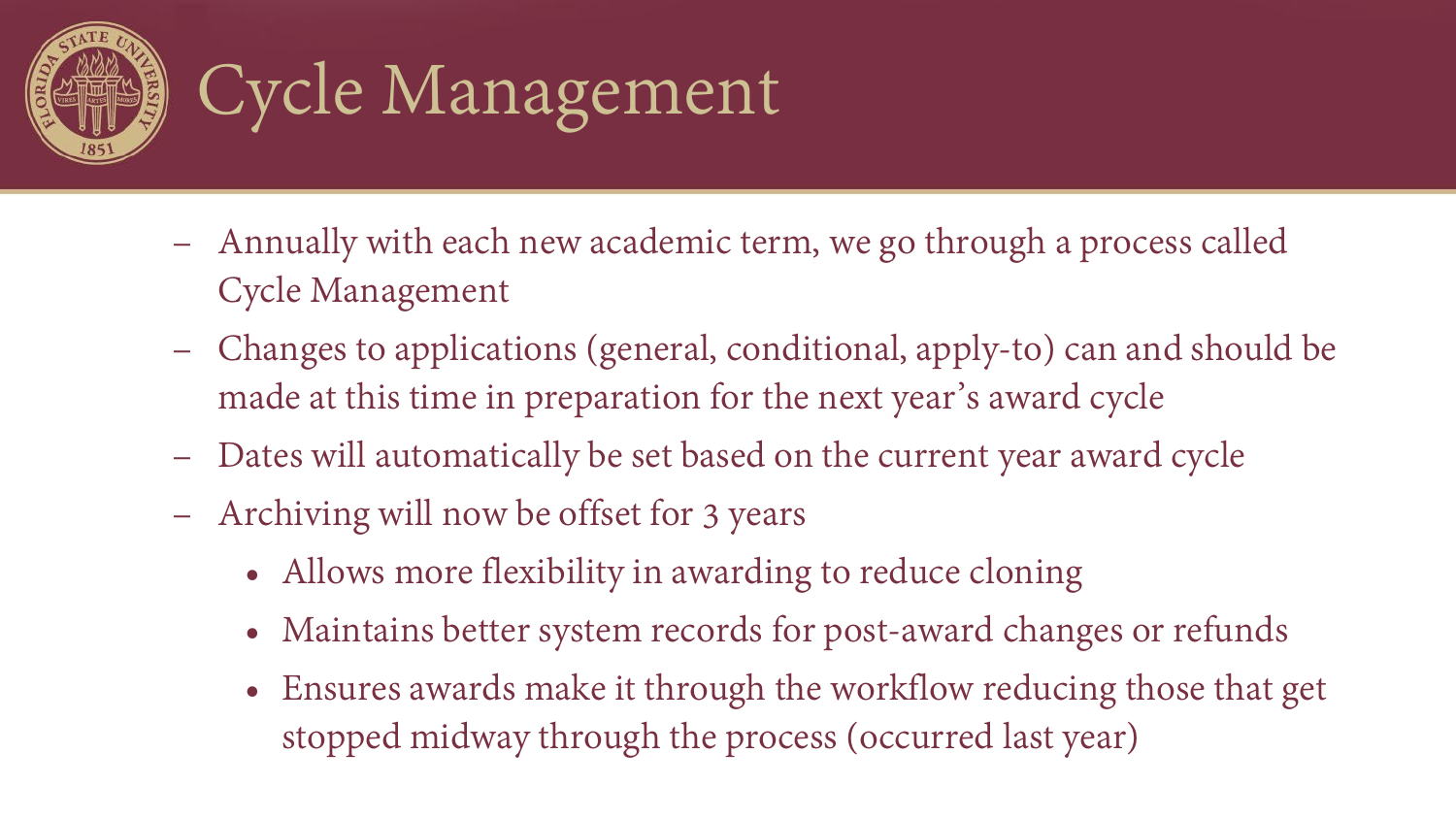

## Cycle Management

### **Cycle Management 2020** *(tentative schedule)***:**

| <b>Action Item</b>                                               | Deadline        |
|------------------------------------------------------------------|-----------------|
| Cycle management questionnaires/workbooks distributed            | 9/14            |
| Cycle management questionnaires/workbooks due                    | 9/25            |
| Questionnaire follow up/aggregate system information             | $9/28 - 10/8$   |
| Close down FS4U and submit case to Blackbaud to initiate process | 10/9            |
| Complete cycle management survey                                 | $10/12 - 10/13$ |
| Blackbaud support team completes cycle management                | $10/14 - 10/23$ |
| Perform updates to opportunities and applications                | $10/26 - 11/6$  |
| Reopen FS4U                                                      | 11/9            |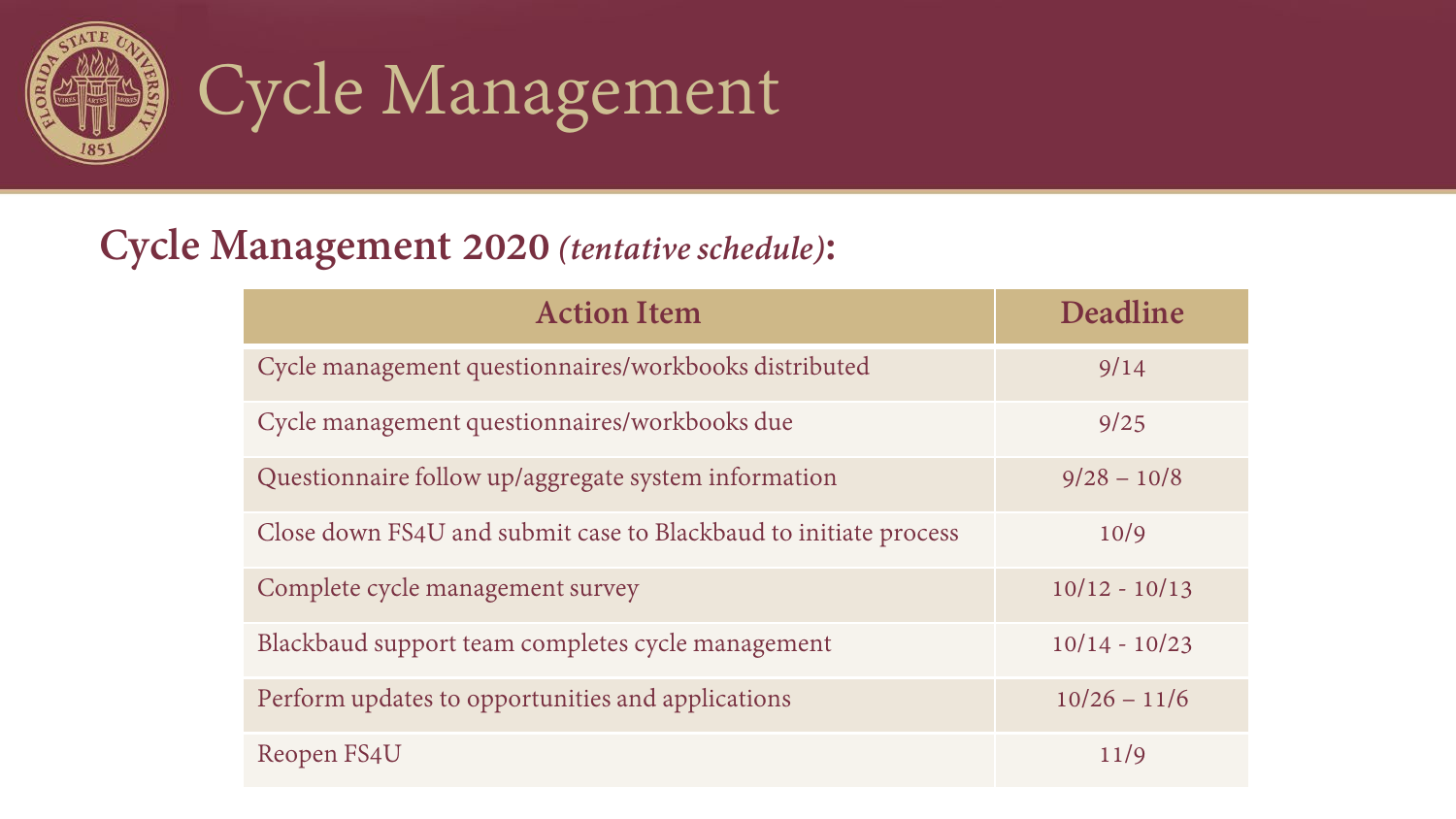



### **Issuing Scholarship Awards:**

- Foundation Accounting
- Help Desk Email Address: [FS4U@foundation.fsu.edu](mailto:FS4U@foundation.fsu.edu)

### **Post-Acceptance/Thank You Letters:**

- Foundation Donor Relations
- Help Desk Email Address: [donorrelations@foundation.fsu.edu](mailto:donorrelations@foundation.fsu.edu)